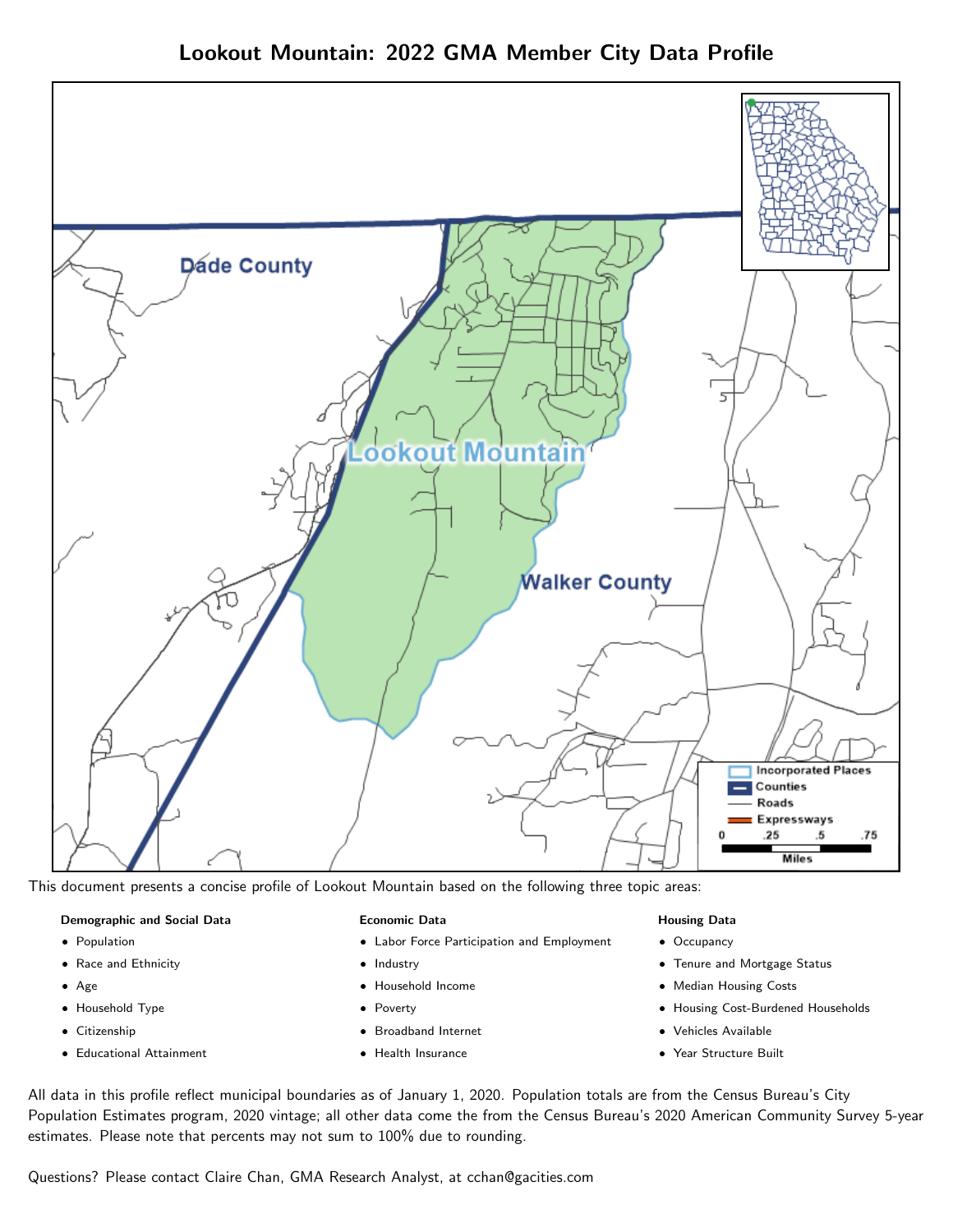# Lookout Mountain: Demographic and Social



0% 2% 4% 6% 8% 10% Male **Female** 10% 8% 6% 4% 2% 85 and over 80-84 75-79 70-74 65-69 60-64 55-59 50-54 45-49 40-44 35-39 30-34 25-29 20-24 15-19  $10-14$ 5-9 Under 5

**Citizenship** 

Age



Source: American Community Survey, 2020 5-year estimates, table B05002 Source: American Community Survey, 2020 5-year estimates, table B15002

Race and Ethnicity



Source: U.S. Census Bureau, City Population Estimates, 2020 vintage Source: American Community Survey, 2020 5-year estimates, table B03002

## Household Type



Source: American Community Survey, 2020 5-year estimates, table B01001 Source: American Community Survey, 2020 5-year estimates, table B11001

### Educational Attainment



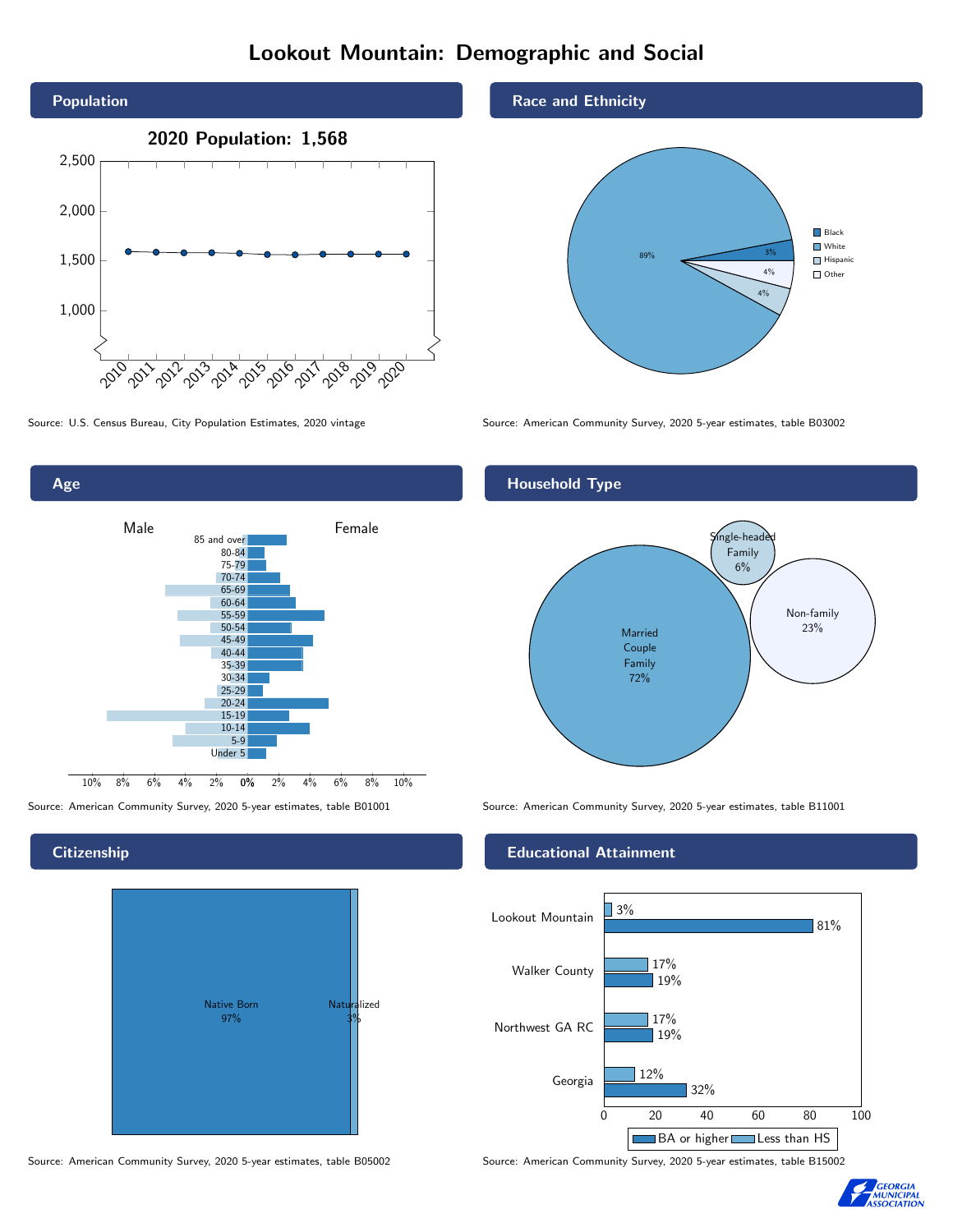# Lookout Mountain: Economic



Source: American Community Survey, 2020 5-year estimates, table B23001 Note: Unemployment rate is based upon the civilian labor force.



Source: American Community Survey, 2020 5-year estimates, tables B19013 and B19025 Source: American Community Survey, 2020 5-year estimates, table B17010



#### Industry

| Agriculture, forestry, fishing and hunting, and mining      | $0\%$ |
|-------------------------------------------------------------|-------|
| Construction                                                | 3%    |
| Manufacturing                                               | 9%    |
| <b>Wholesale Trade</b>                                      | 2%    |
| Retail Trade                                                | 11%   |
| Transportation and warehousing, and utilities               | 2%    |
| Information                                                 | $2\%$ |
| Finance and insurance, real estate, rental, leasing         | 18%   |
| Professional, scientific, mgt, administrative, waste mgt    | 20%   |
| Educational services, and health care and social assistance | 22%   |
| Arts, entertainment, recreation, accommodation, food        | 5%    |
| service                                                     |       |
| Other services, except public administration                | 5%    |
| Public administration                                       | $1\%$ |

Source: American Community Survey, 2020 5-year estimates, table C24030

### Poverty



#### Health Insurance



Source: American Community Survey, 2020 5-year estimates, table B28002 Source: American Community Survey, 2020 5-year estimates, table B18135